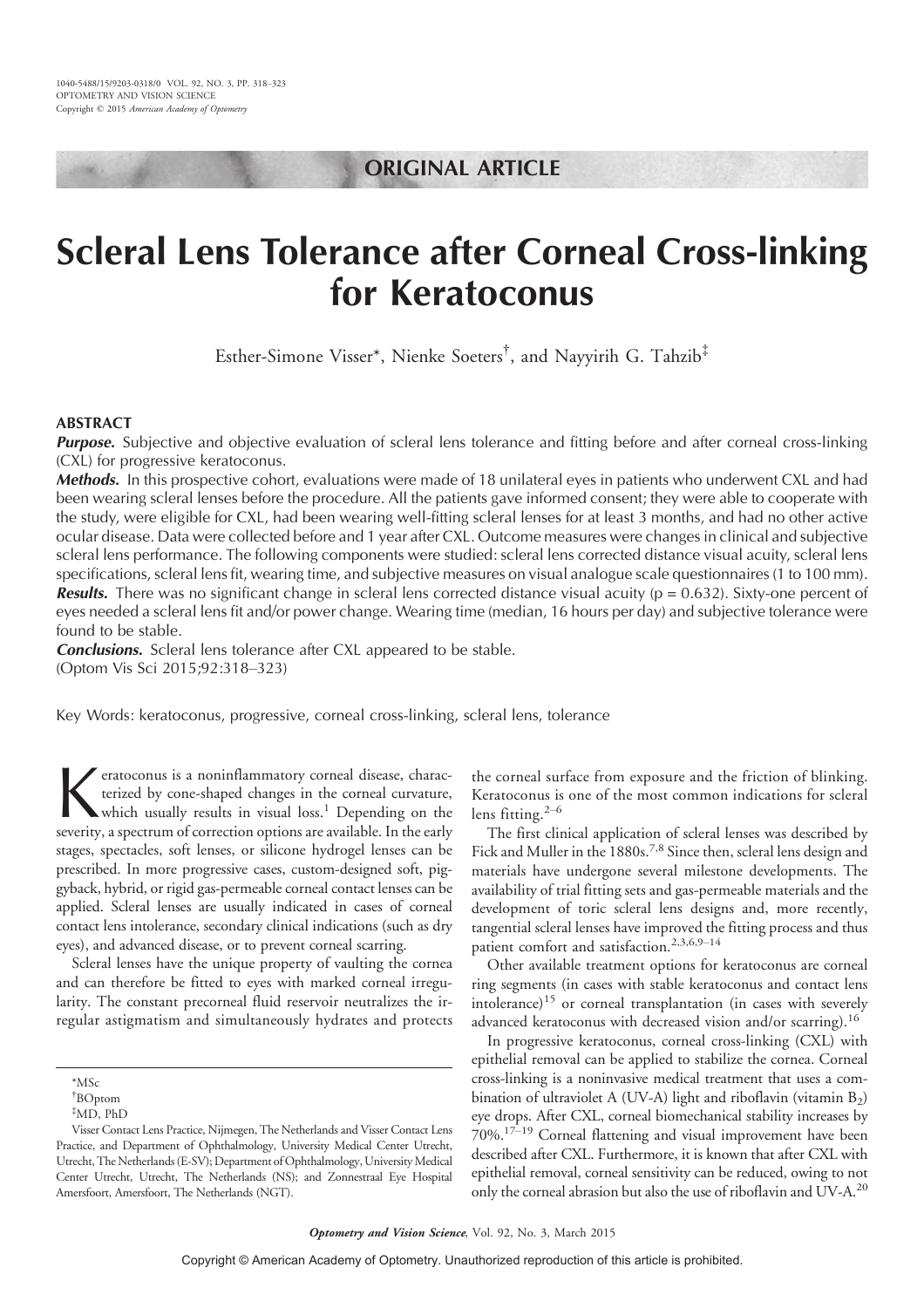Unfortunately, the various CXL studies do not appear to apply a consistent approach in relation to contact lens or scleral lens wear. This makes it difficult to accurately compare lens fitting results after CXL, because refraction and corneal curvature are often influenced by lenses, especially corneal contact lenses.<sup>21</sup> In contrast, scleral lenses vault the cornea and have no mechanical contact with it. Therefore, hypothetically, scleral lens wear should not be affected by corneal curvature changes caused by CXL. To our knowledge, no research has been performed on scleral lens wear after CXL.

This study aims to compare scleral lens tolerance and fitting before and after CXL using clinical and subjective measures. This article forms a backing to provide advice and information for keratoconic patients with scleral lenses who are considering CXL. It is important to guide their future expectations and indicate the potential need to refit the lens post-CXL.

#### METHODS

In this prospective cohort, a total of 18 eyes of 18 patients with progressive keratoconus who were scheduled for CXL and wore scleral lenses were evaluated.

Prospective data were collected on consecutively planned CXL treatments after approval by the Medical Ethics Committee of the University Medical Center Utrecht (UMCU). Written informed consent was obtained in accordance with the UMCU guidelines, and the study was conducted in compliance with the Declaration of Helsinki.

Data were collected at the baseline visit (meaning  $\leq 6$  weeks before CXL) and at 1 year post-CXL. Inclusion criteria for this study were eligibility for CXL and scleral lens wear for at least 3 months before CXL. We excluded any subjects who were wearing poorly fitted lenses (in case of one or more grade 2 findings, Table 1), or were unable to cooperate, or had other ocular diseases.

Inclusion criteria for CXL were a clear central cornea, documented keratometric progression over 6 to 12 months, a minimum

#### TABLE 1.

Scleral lens fitting characteristics

corneal thickness of  $400 \mu m$  before UV-A irradiation, and no pregnancy or breastfeeding.

All the CXL procedures were performed by the same team at the Department of Ophthalmology of the UMCU using the UV-X system (Peschke Meditrade GmbH) (370 nm and 3 mW/cm<sup>2</sup>) as described previously.<sup>22</sup> Both epithelium-off ( $n = 15$  eyes) and epithelium-on (n = 3 eyes) techniques were applied.

#### Epithelium-off CXL

The epithelium was removed using a blunt knife, and isotonic riboflavin 0.1% solution (Medio Cross) was instilled every 3 minutes for 30 minutes. When corneal thickness was less than  $400 \mu m$  after riboflavin instillation, hypo-osmolar riboflavin 0.1% drops were instilled every 20 seconds for 5 minutes. When the required corneal thickness was reached, UV-A irradiation (UV-X 1000, Peschke Meditrade) was performed for 30 minutes, whereas isotonic riboflavin solution was reinstilled every 5 minutes. After the procedure, a balafilcon A bandage lens (Pure Vision, Bausch& Lomb) was placed.

#### Epithelium-on CXL

Ricrolin TE eye drops (SOOFT Italia) were instilled every 2 minutes for 15 minutes. Next, an eyelid speculum was placed and a silicone ring was positioned between the eyelids, which was filled with ricrolin TE and refilled when necessary to remain a ricrolin "pool" on the cornea. After 15 minutes, the silicone ring was removed, the cornea was rinsed with balanced salt solution, and pachymetry was measured.With an eyelid speculum in place, UV-A irradiation was performed for 30 minutes, whereas ricrolin TE solution was reapplied to the cornea every 5 minutes.

Patients with epithelium-off CXL received oral analgesics and all patients received antibiotic eye drops. Post-CXL, patients were requested to refrain from wearing their scleral lenses for 1 month. The keratoconus progression was halted at the 1-year follow-up in all our patients, regardless of treatment type.

|                                   | Grade $-2$<br>unacceptable      | Grade $-1$<br>acceptable      | Grade 0<br>optimal | $Grade +1$<br>acceptable             | Grade $+2$<br>unacceptable                                           |
|-----------------------------------|---------------------------------|-------------------------------|--------------------|--------------------------------------|----------------------------------------------------------------------|
| Central corneal<br>clearance      | Corneal contact                 | $< 0.1$ mm                    | $0.1$ to $0.3$ mm  | $>0.3$ to $\leq 0.5$ mm              | $>0.5$ mm                                                            |
| Limbal corneal<br>clearance       | Circumcorneal<br>limbal contact | Circumcorneal<br>$< 0.05$ mm  | $0.05$ to $0.2$ mm | Circumcorneal<br>>0.2 to ≤0.3 mm     | Circumcorneal<br>$>0.3$ mm                                           |
| Scleral (haptic) fit              | Circumcorneal<br>blanching      | Segmented/slight<br>blanching | Scleral alignment  | Slightly increased<br>edge clearance | Increased edge<br>clearance, with<br>possible trapped<br>air bubbles |
| Lens movement<br>(push-up test)   | Lens suction                    | Reduced                       | Gentle             | Increased                            | Excessive                                                            |
| General lens fit                  |                                 |                               | Optimal            | Acceptable                           | Unacceptable                                                         |
| Front surface<br>lipid deposits   |                                 |                               | Absent             | Slight                               | Severe                                                               |
| Front surface<br>protein deposits |                                 |                               | Absent             | Slight                               | Severe                                                               |
| Scratches                         |                                 |                               | Absent             | Slight                               | Severe                                                               |

Optometry and Vision Science, Vol. 92, No. 3, March 2015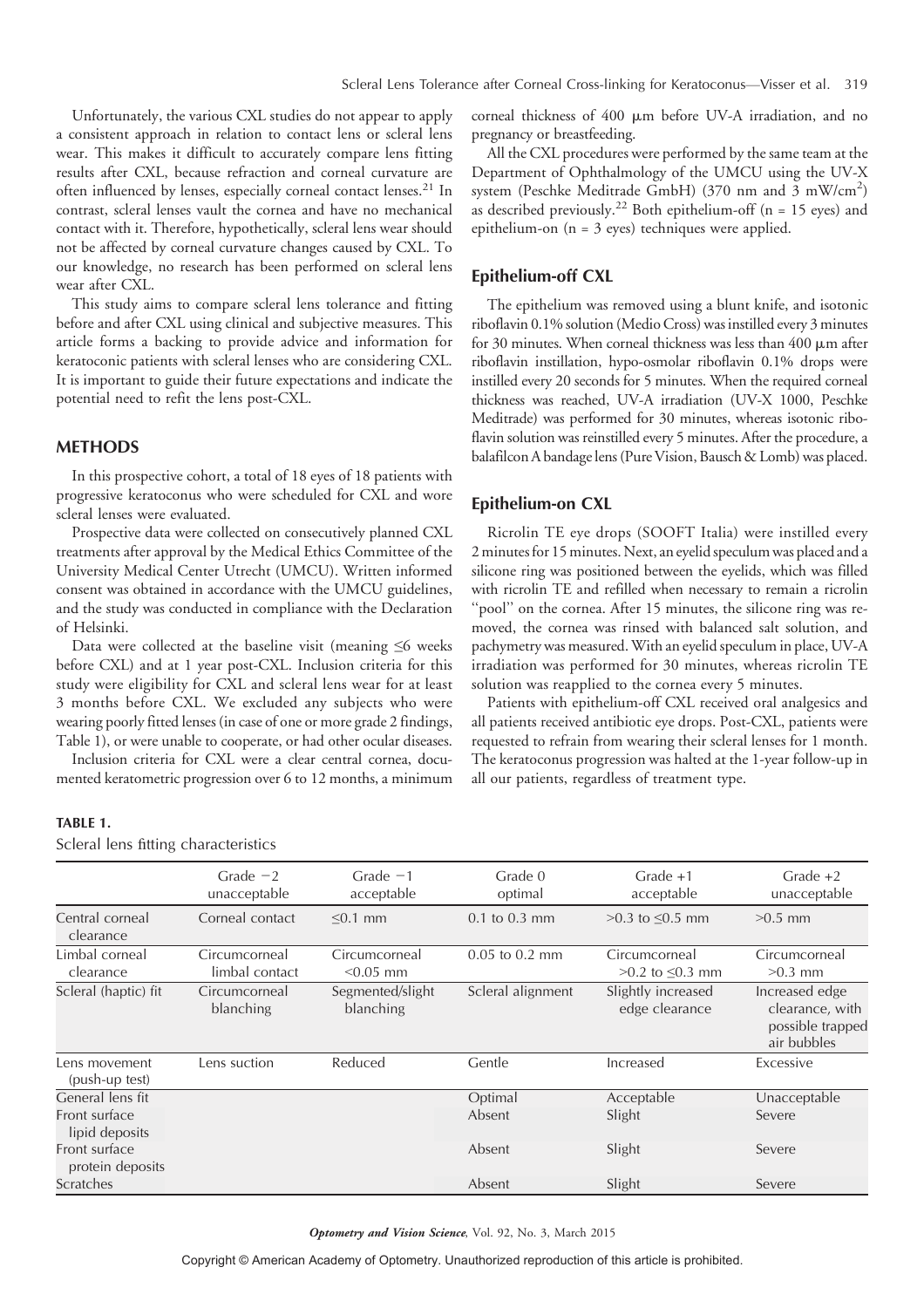320 Scleral Lens Tolerance after Corneal Cross-linking for Keratoconus-Visser et al.

Fifteen scleral lenses were fitted at the Contact Lens Service and three scleral lenses were fitted at external lens institutions. All the lenses were manufactured from high oxygen-permeable materials at three different laboratories: Procornea (12 bitoric [curveddesigned] scleral lenses) (Eerbeek, the Netherlands), NKL Contactlenzen (3 bitangential designed scleral lenses) (Emmen, the Netherlands), and Microlens (3 bitoric [curved-designed] scleral lenses) (Arnhem, the Netherlands). The materials used in this study were Boston Equalens II (Oprifocon A, Dk 85 [Polarographic ISO/Fatt method]), Boston XO2 (Hexafocon B, Dk 161 [non-edge corrected ISO/Fatt method]) (both manufactured by the Polymer Technology Corporation, Bausch & Lomb, Wilmington, MA), and Tyro-97 (Hofocon A, Dk 97 [ISO/ANSI method]) (manufactured by the Lagado Corporation, Englewood, CO). All scleral lenses evaluated in this study had been fitted diagnostically with trial lenses and were being worn daily.

Our analysis was performed on the first eye of each patient who underwent CXL. Baseline visits took place between July 2010 and October 2012 and the 1-year follow-up took place between August 2011 and November 2013. Sex, date of birth, and lens history were noted. At these two visits, details of the origin of the scleral lens, scleral lens parameters (spherical power, cylindrical power, scleral zone, scleral toricity, sagittal depth, central radius [base curve radius, BCR], total lens diameter), average wearing time, and frequency of breaks from wearing the lens during the day were recorded. The scleral zone was described in either millimeters (radius) or degrees (tangent angle), depending on the type of scleral lens design (curved or tangential). To evaluate and compare these two different parameters, each was assigned a code that varied from  $-1$  (12.25 mm or 47 degrees) to +8 (14.50 mm or 38 degrees), where an increment of 1 was either 0.25 mm or 1 degree. The spherical equivalent (SE) and the required power adjustment in the case of a change in BCR were computed for all the eyes; this is further referred to as the ''SE with BCR adjustment.'' A change in BCR of +0.05 mm resulted in a change in spherical power of +0.25 diopters. In addition, all the patients underwent decimal scleral lens corrected distance visual acuity (CDVA) assessment and slit-lamp biomicroscopy assessment (to grade the lens fitting).

The scleral lens parameters of lenses fitted by external contact lens institutions were obtained from the scleral lens fitter. A previously described classification method was used and adjusted to the present standard to grade the various scleral lens fitting characteristics (Table 1).<sup>2</sup> Grade 0 was considered ''optimal''; grade 1, ''acceptable''; and grade 2, ''unacceptable.''

At the end of the baseline visit and follow-up visit, patients were asked to complete a questionnaire on six specific topics: lens comfort, lens dryness, scleral lens visual quality, lens cleanliness, lens handling, and overall satisfaction with the scleral lens. Scores were obtained on a visual analogue scale (VAS) with an axis from 0 mm (unacceptable performance) to 100 mm (excellent performance).

Spectacle CDVA (meaning without the scleral lenses) was evaluated retrospectively by chart review.

# **Statistics**

After checking all the data, the data file was transferred to SPSS (IBM SPSS Statistics version 20.0 for Windows) for statistical analysis. The data were tested for normal distribution using the Shapiro-Wilk test for normality. The reported differences were normally distributed and were analyzed with the paired samples  $t$  test. A p value of less than 0.05 was considered statistically significant. Variables and series with a normal distribution were characterized by mean and range. If one or more of the variables in a series did not show a normal distribution, they were characterized by nonparametric summary statistics: median and range. Decimal acuity was converted into logMAR (logarithm of the minimum angle of resolution) units with the formula  $-\log$ (decimal acuity). A post hoc power analysis for the logMAR scleral lens CDVA was performed for a paired samples t test (sample size of 18 eyes, with  $\alpha = 0.05$  and an effect size of 0.6) and was estimated to be 0.79.

#### RESULTS

All 18 patients (100%) returned for follow-up within the study period. Median follow-up was 12 months (range, 11 to 13 months), which was in accordance with the study protocol.

# Demography

A total of 12 right eyes (67%) and 6 left eyes (33%) were evaluated. Our study group comprised 14 female subjects (78%) and 4 male subjects (22%); mean age was  $28 \pm 10$  years (range, 15 to 48 years). Median total duration of contact lens use and/or scleral lens use was  $66 \pm 105$  months (range, 5 months to 30 years). Median duration with the current scleral lens design was 9  $\pm$ 24 months (range, 3 to 88 months).

# Visual Outcome and Scleral Lens Prescription

Visual acuity at baseline and the outcome at 1-year follow-up are listed in Table 2. No significant change was observed in logMAR scleral lens CDVA ( $p = 0.632$ ). There was a wide range in outcomes of the scleral lens power units (Table 3). Spherical scleral lens power changed in 11 of the 18 eyes (61%): 8 eyes showed a hyperopic shift and 3 eyes showed a myopic shift. In 5 of the 10 eyes with a cylindrical prescription before CXL, the cylinder changed (50%): an increase occurred in 3 eyes and a decrease occurred in 2 eyes. The SE with BCR adjustment changed in 10 of the 18 eyes (56%).

At 1-year follow-up, spectacle CDVA (i.e., without scleral lenses) had improved by  $0.17 \log \text{MAR}$  (p = 0.011). Mean duration between the measurements at baseline and at 1-year post-CXL was 13 months (range, 11 to 17 months).

#### Scleral Lens Specifications

In 12 of the 18 eyes (67%), the scleral lens needed to be replaced during follow-up and the same type of design (same manufacturer) was used. Reasons included routinely scheduled lens replacements with unchanged lens parameters. No replacements were necessary in the remaining six eyes (33%). Outcomes of scleral lens parameters at both visits are listed in Table 4. One year post-CXL, individual lens evaluation showed a change in scleral radius, scleral toricity, sagittal depth, BCR, and total lens diameter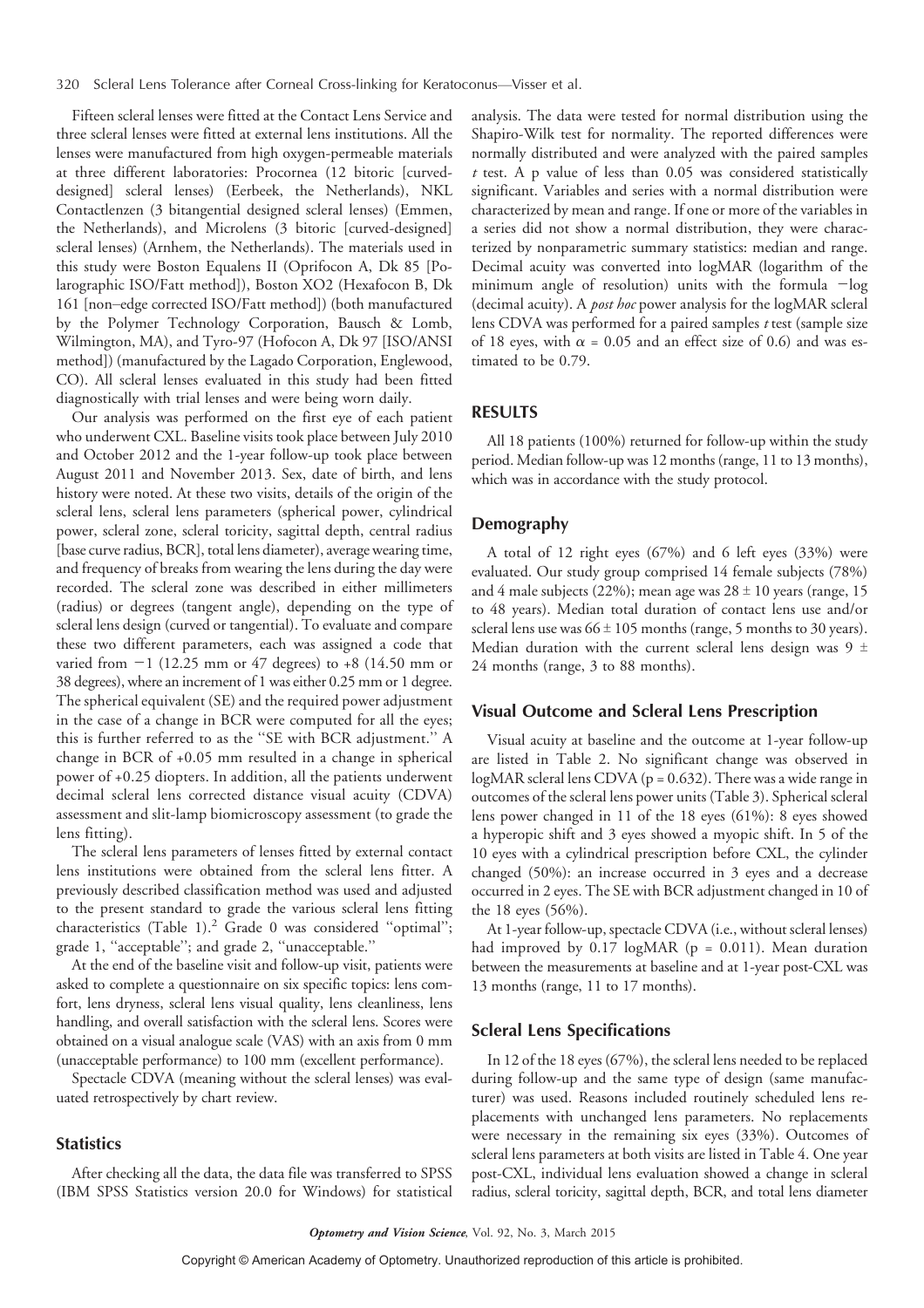|                             | Baseline visit                                              | $1-y$ follow-up                                             | <b>Difference</b>                    |                |
|-----------------------------|-------------------------------------------------------------|-------------------------------------------------------------|--------------------------------------|----------------|
| LogMAR CDVA                 | $0.22$ (-0.18 to 0.69) <sup>*</sup>                         | $0.03$ (0.00 to 0.92) <sup>*</sup>                          | $-0.26$ (-0.64 to 0.69) <sup>*</sup> | $0.632\dagger$ |
|                             |                                                             |                                                             | $-0.03t$                             |                |
| Decimal CDVA (Snellen CDVA) | $0.8$ (0.5 to 1.2) <sup>*</sup><br>(20/25 (20/40 to 20/16)) | 1.0 $(0.4 \text{ to } 1.0)^*$<br>(20/20.5 (20/50 to 20/20)) |                                      |                |
|                             |                                                             |                                                             |                                      |                |

# TABLE 2. Visual outcome with scleral lenses, 1 year after  $CXL$  (n = 18 eyes)

\*Median (range).

†Paired samples t test.

‡Mean.

CDVA, corrected distance visual acuity with scleral lenses.

in 9 (50%), 6 (33%), 7 (39%), 3 (17%), and 3 (17%) eyes, respectively.

# Scleral Lens Fitting Results

All scleral lens fitting components were graded as optimal or acceptable (grade 0 or 1) at the two visits. Most scleral lenses showed grade 0 both times (Table 5). Scleral lens deposits and scratches were also optimal or acceptable. At baseline and at the 1-year follow-up, protein deposits were absent in 11 (61%) lenses and 8 (44%) lenses, respectively. Lipid deposits were absent in 11 (61%) lenses and 15 (83%) lenses, respectively. The remaining lenses had slight (grade 1) protein or lipid deposits. At both visits, 8 (44%) lenses did not show any scratches, whereas 10 (56%) lenses were slightly scratched.

# Wearing Time

Scleral lenses were worn for a median of 16 hours per day at both visits (range, 10 to 17 hours at the baseline visit; range, 10 to 18 hours at 1-year follow-up). The number of patients who needed a break from their scleral lens wear during the day remained approximately identical; the number was 5 (28%) patients at baseline and 4 (22%) patients at 1-year follow-up.

#### Subjective Performance

The outcomes of the patient questionnaire (VAS 0 to 100 mm) are shown in Table 6. Small decreases were seen in comfort, lens dryness, lens cleanliness, lens handling, and overall satisfaction. Subjective scleral lens visual quality showed a slight increase.

#### TABLE 3.

Scleral lens prescription

| <b>DISCUSSION</b> |  |
|-------------------|--|
|-------------------|--|

This study evaluated scleral lens tolerance and fitting before and 1 year after CXL in patients with progressive keratoconus. Our main finding was that CXL did not affect scleral lens tolerance.

To our knowledge, this is the first study on scleral lens wear after CXL. In theory, scleral lens wear should not be affected by corneal curvature changes attributed to CXL, because scleral lenses vault the cornea and therefore do not make any mechanical contact with the cornea (in contrast with corneal contact lenses).

In our patient group, the objective and subjective performance outcomes of the scleral lenses were not affected by variations in scleral lens conditions. Fitting and surface quality (deposits and scratches) of all the scleral lenses were optimal or acceptable at baseline and follow-up. Furthermore, patients did not change to lenses of another type of design (and manufacturer) during the study.

Our study had limitations in terms of a small sample size and the lack of a control group. However, our findings can be considered valuable owing to the prospective study design, which included both analyses and observed results of subjective and objective data before and after CXL. Further research with a larger sample size and a control group is recommended. Although both epithelium-on and epithelium-off CXL procedures were applied, data were analyzed in this case series, because the keratoconus progression was halted at the 1-year follow-up in all our patients, regardless of treatment type.

Individual scleral lens fitting parameters (such as scleral radius, scleral toricity, sagittal depth, BCR, and total lens diameter) changed in 17 to 50% of the cases at 1-year follow-up. In addition, the cylindrical prescription changed in 50% of the eyes, whereas the spherical scleral lens power changed in 61% of the eyes. Variations in scleral lens parameters over time were expected and

|                                                                      | Baseline visit                                                                  | 1-y follow-up                                   |
|----------------------------------------------------------------------|---------------------------------------------------------------------------------|-------------------------------------------------|
| Spherical power<br>$(n = 18 \text{ eyes})$                           |                                                                                 | $+1.75$ (-4.00 to +6.00) +2.13 (-2.50 to +6.00) |
| $(n = 10$ eyes)                                                      | Cylindrical power $-1.25$ ( $-2.50$ to $-0.75$ ) $-1.25$ ( $-2.00$ to $-0.75$ ) |                                                 |
| SE corrected for<br>central radius<br>differences<br>$(n = 18$ eyes) | $+1.50$ (-4.00 to +5.38)                                                        | $1.56$ ( $-3.75$ to $+5.38$ )                   |
|                                                                      |                                                                                 |                                                 |

All values are median (range).

TABLE 4.

Scleral lens specifications ( $n = 18$  eyes)

|                                                                                           | Baseline visit                            | $1-y$ follow-up |
|-------------------------------------------------------------------------------------------|-------------------------------------------|-----------------|
| Scleral radius, code                                                                      | $2(-1 to +8)^*$                           | $2(-1 to +8)^*$ |
| Scleral toricity, code                                                                    | $2(1 \text{ to } 4)$ †                    | $2(0 to 4)$ †   |
| Sagittal depth, mm                                                                        | 4.14 (3.67 to 4.67)* 4.17 (3.67 to 4.50)* |                 |
| BCR, mm                                                                                   | 8.10 (7.40 to 8.60)† 8.20 (7.40 to 8.60)† |                 |
| Total lens diameter, mm 20.0 (19.0 to 21.0) <sup>†</sup> 20.0 (19.0 to 21.5) <sup>†</sup> |                                           |                 |
| $*h$ $l$                                                                                  |                                           |                 |

\*Mean (range).

†Median (range).

Optometry and Vision Science, Vol. 92, No. 3, March 2015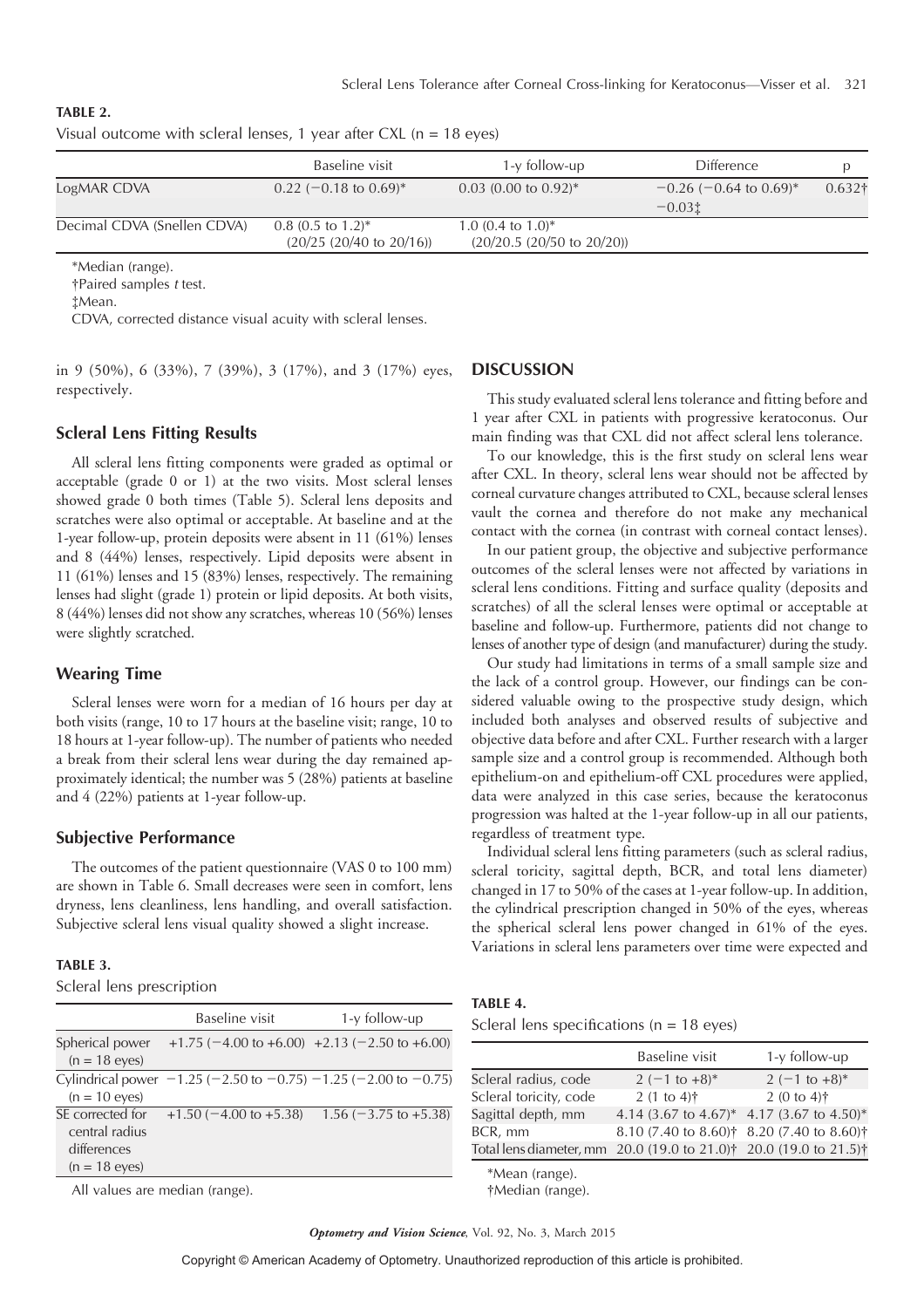322 Scleral Lens Tolerance after Corneal Cross-linking for Keratoconus—Visser et al.

| TABLE 5.                              |  |  |  |
|---------------------------------------|--|--|--|
| Scleral lens fitting ( $n = 18$ eyes) |  |  |  |

|                           |                |       | Baseline visit, $n$ $\frac{9}{6}$ |                  |                  |      |                                 | 1-y follow-up, $n$ (%) |                |                |
|---------------------------|----------------|-------|-----------------------------------|------------------|------------------|------|---------------------------------|------------------------|----------------|----------------|
| Grade                     | $-2$           | $-$   |                                   | $+1$             | $+2$             | $-2$ | $\hspace{0.1mm}-\hspace{0.1mm}$ |                        | $+1$           | $+2$           |
| Central corneal clearance | $\overline{0}$ | 2(11) | 14 (78)                           | 2(11)            |                  |      |                                 | 16 (89)                | 2(11)          | $\Omega$       |
| Limbal corneal clearance  | $\overline{0}$ | 2(11) | 16(89)                            | $\left( \right)$ | $\left( \right)$ | 0    | 2(11)                           | 15(83)                 | 1 (6)          | $\overline{0}$ |
| Scleral (haptic) fit      | 0              | 4(22) | 12 (67)                           | 2(11)            |                  | 0    |                                 | 16(89)                 | 2(11)          | $\Omega$       |
| Movement                  | $\overline{0}$ | 4(22) | 13 (72)                           | (6)              |                  | 0    | 3(17)                           | 15(83)                 | $\overline{0}$ | $\Omega$       |
| General lens fit          |                |       | 14 (78)                           | 4(22)            |                  |      |                                 | 18 (100)               |                | $\Omega$       |

could form a part of these numbers. It is common practice to regularly replace and/or refit scleral lenses in view of potential changes in lens power, corneal or scleral lens fitting, or a decline in scleral lens conditions. Visser et al. found that scleral lens refitting was recommended in 21% of patients who returned for scheduled follow-up. They suggested replacing the lens at intervals of 2 to 3 years.<sup>2</sup> This replacement interval seems to have been reduced over the past few years to 1.5 to 2 years, to guarantee the quality and oxygen permeability of lens materials. Replacement intervals of scleral lenses vary widely from 1 year to several years.<sup>23</sup>

After CXL, patients should be advised to have their scleral lenses checked (and, if necessary, refitted), because some of the lens fitting parameters might have changed. Omitting the application of a necessary increase in the sagittal depth and/or BCR will directly affect the corneal vaulting of the scleral lens and may result in corneal touch. Mechanical stress on the cornea should be avoided.

In the current study, high median visual outcomes were observed before and after CXL, which was consistent with other studies on scleral lens application in patients with keratoconus. Segal et al.<sup>5</sup> reported a scleral lens CDVA of greater than or equal to 20/40 in 91% of the cases in their keratoconus group. Pullum et al.<sup>4</sup> reported that scleral lens CDVA in their primary corneal ectasia group peaked at 20/30, whereas Visser et al.<sup>2</sup> showed that the highest median increase in scleral lens CDVA occurred in eyes with keratoconus, namely, 0.50 decimal acuity. Schornack and Patel<sup>24</sup> reported a median scleral lens CDVA of 20/20 in keratoconic eyes.

Consecutively, the 1-year post-CXL visual results were as follows: scleral lens CDVA remained stable, spectacle CDVA increased significantly, and subjective scleral lens visual quality showed an increasing trend. An explanation for the stable outcome of the scleral lens CDVA might be the small sample size, because the individual scleral lens CDVA outcomes varied widely. Moreover,

#### TABLE 6.

Subjective outcomes (VAS questionnaires 0 to 100 mm)  $(n = 18 \text{ eyes})$ 

|                      | <b>Baseline</b> | 1-y follow-up |
|----------------------|-----------------|---------------|
| Comfort              | 84 (56-100)     | 79 (65-95)    |
| Lens dryness         | 79 (45-98)      | $73(25-95)$   |
| Visual quality       | $69(25-96)$     | $75(24 - 95)$ |
| Lens cleanliness     | 76 (57-96)      | 68 (34-96)    |
| Lens handling        | 85 (56-98)      | 83 (44-100)   |
| Overall satisfaction | 84 (65-98)      | 81 (57-100)   |

All values are mean (range).

as scleral lenses correct the total corneal irregularity, CXL effects (such as corneal stabilization and spectacle CDVA improvement) will not necessarily affect scleral lens CDVA. The significant spectacle CDVA improvement in this study is in line with other studies on CXL.<sup>19,25</sup>

Daily wearing time and the need for breaks to clean the lens(es) are indicators of scleral lens performance. In our series, the median wearing time of 16 hours per day was comparable with earlier studies that used a similar method to assess wearing time: Segal et al.<sup>5</sup> reported a mean wearing time of 16.2 hours per day and Visser et al.12,13 showed a median daily wearing time of 16 hours. The continued good subjective tolerance of scleral lenses after CXL was demonstrated by comparable daily wearing times and the number of breaks during the day, as well as very small differences in comfort, lens dryness, lens handling, and overall satisfaction after 1 year.

In our study, we advised patients to discontinue their scleral lens wear for 1 month after the CXL procedure and to reevaluate the fitting before restarting scleral lens wear. There does not seem to be any consensus in the literature on the (temporary) discontinuation of contact lens wear after CXL.<sup>21</sup> Furthermore, to our knowledge, specific advice on scleral lens wear has not been reported at all. Discontinuation of scleral lens wear during the first month post-CXL did not seem to have any undesirable side effects in our series of patients. Future research into the minimally required discontinuation time would be of value to keratoconic patients who depend on their lenses for adequate daily functioning. Additionally, prospective research into the tolerance and stability of other types of contact lenses is recommended, especially in the case of corneal contact lenses, because of the potential role of decreased corneal sensitivity and corneal flattening after CXL.

In conclusion, objective and subjective scleral lens tolerance remained stable after CXL in this study. However, to maintain optimal and safe lens performance and avoid mechanical stress on the cornea, scleral lens fitting should be reevaluated after CXL, because scleral lens fitting parameters may have changed.

# ACKNOWLEDGMENTS

We thank the optometrists in our ''scleral lens fitting and development team'' for assisting with the clinical work.

ES Visser is co-owner of Visser Contact Lens Practice, Nijmegen, the Netherlands. N. Soeters received a research grant from the Dr. F.P. Fischer Stichting and Stichting SNOO in the Netherlands. None of the authors has any financial or proprietary interest in the materials and methods described.

This study was presented at the 208th meeting of the Dutch Ophthalmological Society, Maastricht, the Netherlands, March 2014. Received June 12, 2014; accepted October 15, 2014.

Optometry and Vision Science, Vol. 92, No. 3, March 2015

Copyright © American Academy of Optometry. Unauthorized reproduction of this article is prohibited.